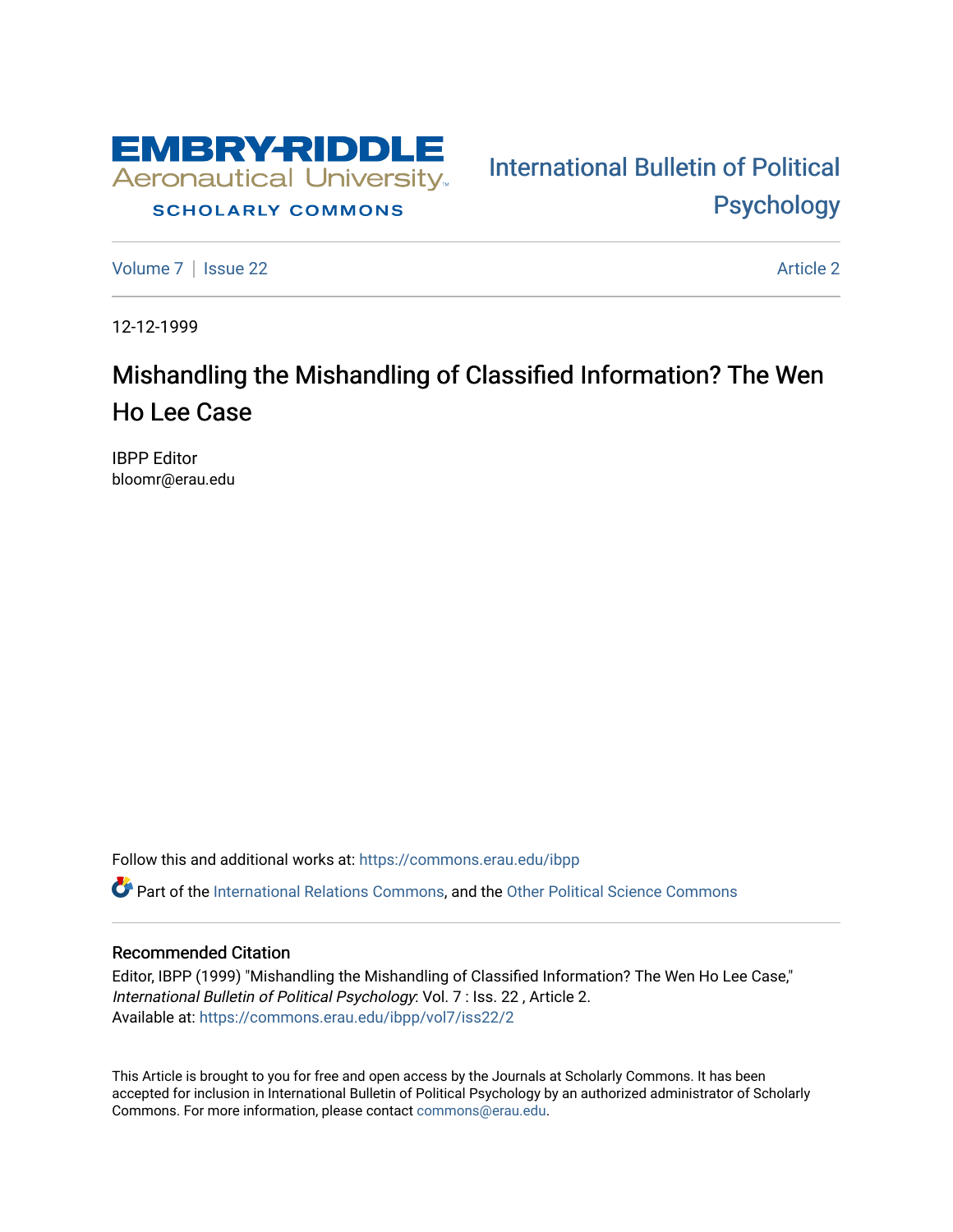International Bulletin of Political Psychology Editor: Mishandling the Mishandling of Classified Information? The Wen Ho Lee Case

Title: Mishandling the Mishandling of Classified Information? The Wen Ho Lee Case Author: Editor Volume: 7 Issue: 22 Date: 1999-12-17 Keywords: Espionage, Intelligence, Los Alamos, Nuclear Weapons, Wen Ho Lee

Abstract. This article comments on allegations that various United States Government (USG) authorities have mishandled allegations that a Los Alamos computer scientist, Wen Ho Lee, has mishandled classified information bearing on USG nuclear weapons and may have committed espionage in the service of the People's Republic of China (PRC).

As of this writing, there have been a number of allegations that various USG security, intelligence, legal, and political authorities have mishandled allegations that Wen Ho Lee has mishandled classified information bearing on nuclear weapons design, construction, testing, and other parameters. As well, USG mishandling may also have included allegations that Mr. Lee may have committed espionage in the service of the PRC.

One class of allegations against USG authorities is that many were too quick to suspect Mr. Lee and settle on him as a prime candidate of nuclear weapons treachery because Mr. Lee is of Chinese (actually Taiwanese) ancestry. This class of allegations suggests that the USG authorities in question advanced a problematic rationale against Mr. Lee. The rationale? Because Mr. Lee is of Chinese ancestry and because the PRC does engage in espionage against the USG, then Mr. Lee must have mishandled classified information and/or transmitted or facilitated transmittal of this information to the PRC.

It is simply specious to suggest USG authorities are primarily motivated through this rationale. For example, as to mishandling classified information, (1) Mr. Lee had access to the classified information in question; (2) the nature, severity, and frequency of security violations committed by Mr. Lee seem to be quite severe based on information released by USG authorities; and (3) Mr. Lee and Mr. Lee's lawyer seem to have conceded that mishandling occurred. If anything, USG authorities may be properly accused of waiting too long to indict Mr. Lee--even if there may be extenuating circumstances of facilitating investigations and complying with the spirit and letters of laws protecting human and civil rights of suspects.

Matters appear somewhat more complex as to facilitating the transmittal of classified of information to the PRC. However, against supporting allegations of USG authorities' mishandling allegations against Mr. Lee is that no formal charges of espionage against Mr. Lee have been made. Moreover, inappropriate transmittal of nuclear weapons-related classified information to the PRC may not have occurred and, if it has, the USG has not as yet gone public.

Yet another class of allegations against USG authorities is that Mr. Lee is being singled out for unusually severe handling. For example, as of this writing, he has been denied bail even though he would be under constant surveillance out of jail. The rationale for this class of allegations is that others--including a former Director of Central Intelligence--have done similar or worse with consequences tantamount to a slap on the wrist. To continue with this rationale, one would note that the plain truth of the matter is that too many (in the abstract, anything violating zero tolerance) recipients of security clearances and special access download classified information and transmit classified information from classified to unclassified venues. In the process, they often delete classified markings and destroy the information

1